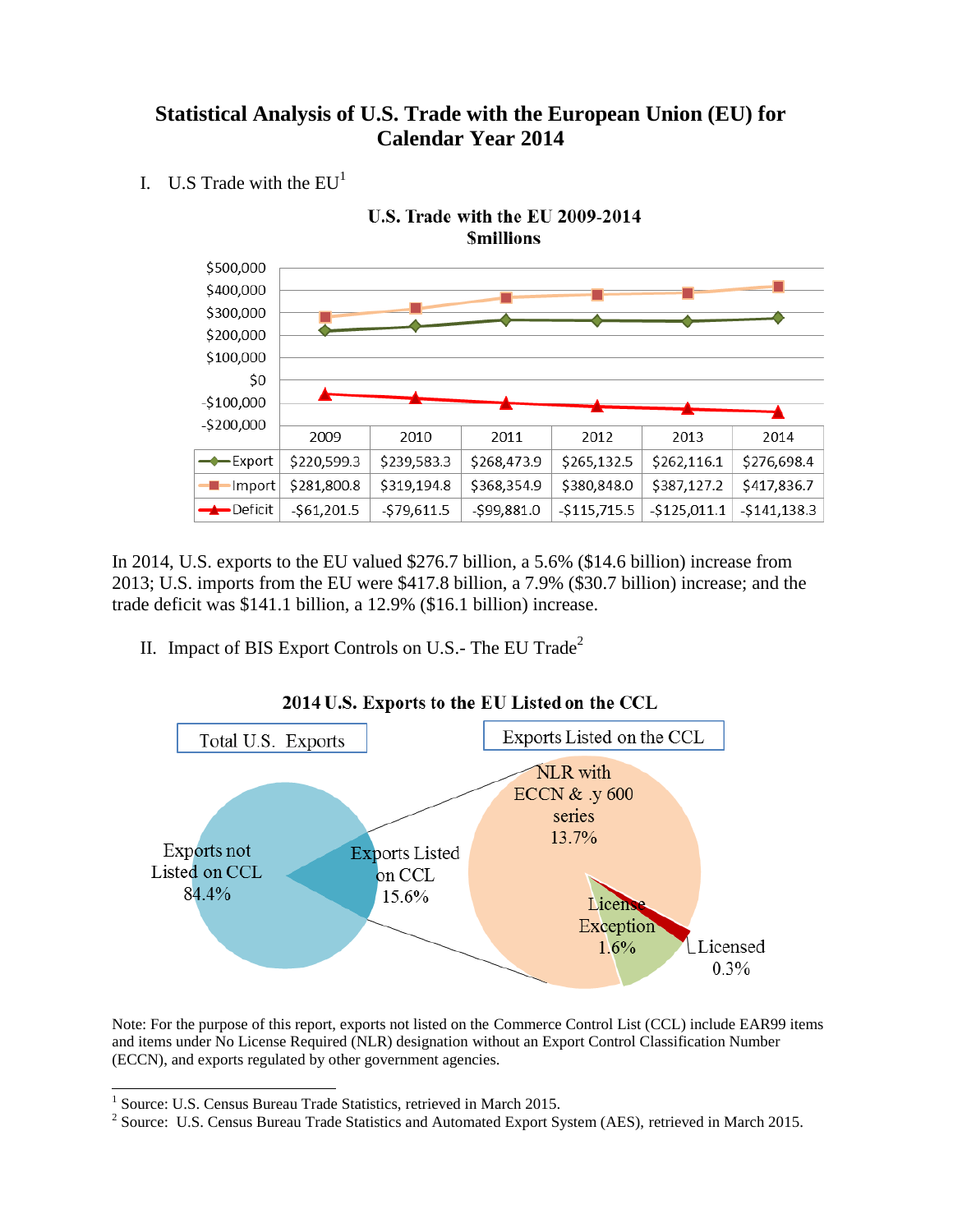Of the \$276.7 billion in U.S. exports to the EU in 2014, only 0.3% required *a BIS license*.

Of the \$43.3 billion in U.S. exports of items *listed on the Commerce Control List (CCL)<sup>3</sup>* to the EU in 2014, 1.9% required a license.

Of the \$5.3 billion in U.S. exports *subject to a BIS license requirement* to the EU in 2014, 84.6% were exported under a license exception.

In 2014, exports to the EU shipped under a BIS license exception valued \$4.5 billion, of which, 82.0% included Encryption commodities, Software and Technology (ENC), followed by temporary imports, exports, and re-exports (TMP) at 9.1%.



|     | <b>ENC</b> Encryption Commodities, Software and Technology              |
|-----|-------------------------------------------------------------------------|
|     | TMP   Temporary Imports, Exports, Re-exports, and Transfer (in-country) |
| RPL | Servicing and Replacement of Parts and Equipment                        |
|     | <b>STA</b> Strategic Trade Authorization                                |

<sup>&</sup>lt;sup>3</sup> Items listed on the CCL include licensed, license exceptions and NLR with an ECCN & .y 600-series.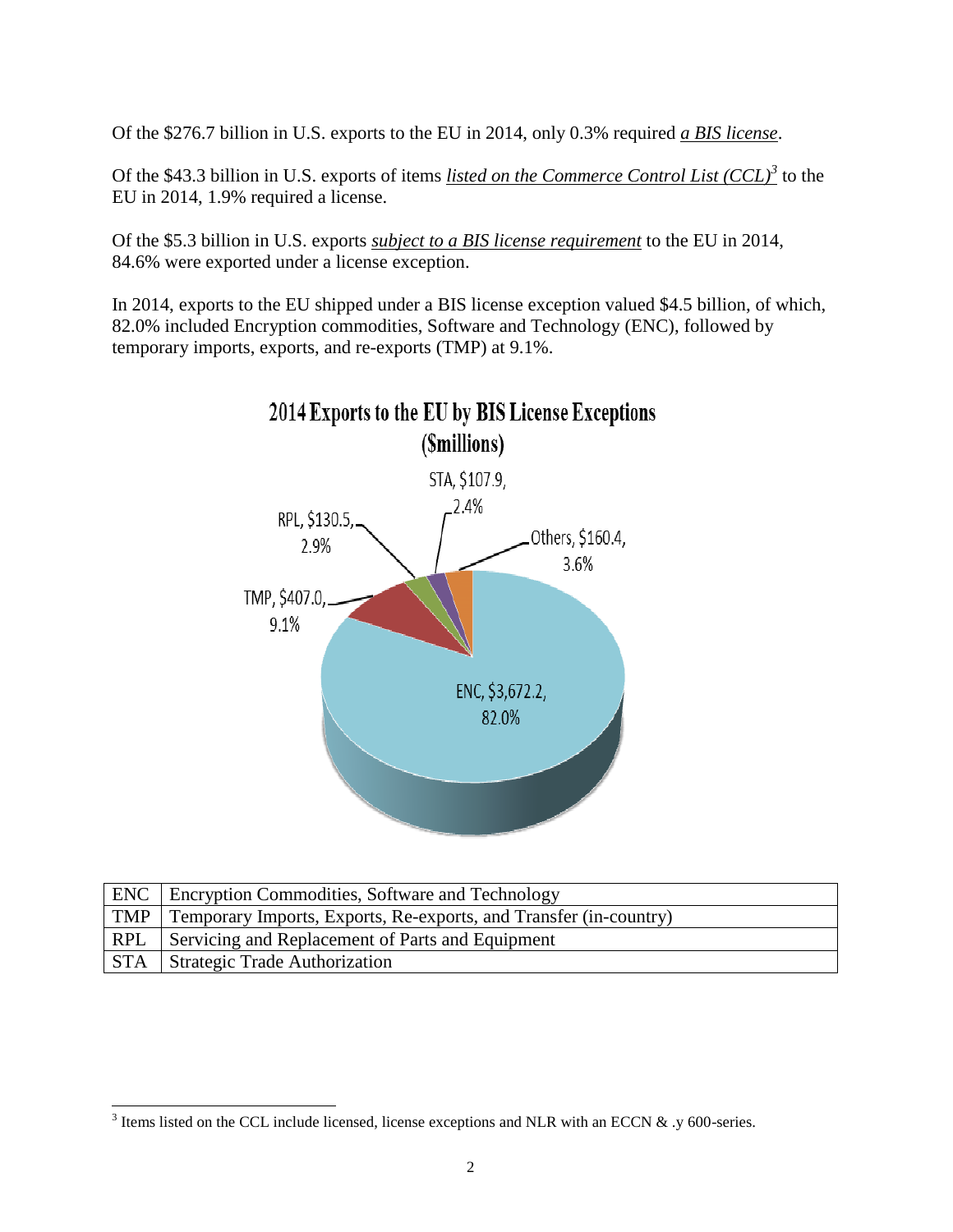## III. 2014 Trends in Exports by ECCN and License Designation <sup>4</sup>

| <b>ECCN</b> | Description                                  | Value   |  |
|-------------|----------------------------------------------|---------|--|
| 9A610       | Military aircraft and related commodities    | \$228.7 |  |
|             | Crude Petroleum including reconstituted      |         |  |
| 1C981       | crude petroleum, tar sands & crude shale     | \$202.1 |  |
|             | oil                                          |         |  |
| 7A103       | <b>Instrumentation, Navigation Equipment</b> | \$121.1 |  |
|             | and Systems                                  |         |  |
| 3A101       | Electronic Equipment, Devices and            | \$34.0  |  |
|             | Components                                   |         |  |

*Top Four Exports by ECCNs to the EU by Value – Licensed (\$millions)*

|  |  | Top Four Exports by ECCNs to the EU by Record Count - Licensed |  |  |  |
|--|--|----------------------------------------------------------------|--|--|--|
|  |  |                                                                |  |  |  |

|       | <b>ECCN</b> Description                                     | Record<br>Count |
|-------|-------------------------------------------------------------|-----------------|
| 9A610 | Military aircraft and related commodities                   | 7,778           |
| 0A606 | Ground vehicles and related<br>commodities, as follows      | 2,146           |
| 7A103 | <b>Instrumentation, Navigation Equipment</b><br>and Systems | 1,873           |
| 9A619 | Military gas turbine engines and related<br>commodities     | 829             |

*Top Four Exports by ECCNs to the EU – License Exception (\$millions)*

| <b>ECCN</b> | Description                                             | Value     |
|-------------|---------------------------------------------------------|-----------|
| 5A002       | <b>Information Security Systems</b><br>Equipment        | \$3,524.4 |
| 5D002       | <b>Information Security Software</b>                    | \$120.9   |
| 9A610       | Military aircraft and related<br>commodities            | \$124.3   |
| 9A619       | Military gas turbine engines and<br>related commodities | \$61.2    |

| Top Four Exports by ECCNs to the $EU-NLR$ (Smillions) |                                                                |            |  |  |
|-------------------------------------------------------|----------------------------------------------------------------|------------|--|--|
| <b>ECCN</b>                                           | Description                                                    | Value      |  |  |
| 9A991                                                 | Aircraft and gas turbine engines                               | \$27,618.8 |  |  |
| 5A991                                                 | <b>Telecommunication Equipment</b>                             | \$1,600.2  |  |  |
| 5A992                                                 | Low-Level Information Security<br><b>Systems and Equipment</b> | \$1,249.3  |  |  |
| 7A994                                                 | <b>Navigation Direction Finding</b><br>Equipment               | \$1,005.0  |  |  |

 $T_{\alpha}$   $F_{\alpha}$   $F_{\alpha}$   $F_{\alpha}$   $F_{\alpha}$   $F_{\alpha}$   $F_{\alpha}$   $F_{\alpha}$   $F_{\alpha}$   $F_{\alpha}$   $F_{\alpha}$   $F_{\alpha}$   $F_{\alpha}$   $F_{\alpha}$   $F_{\alpha}$   $F_{\alpha}$   $F_{\alpha}$   $F_{\alpha}$   $F_{\alpha}$   $F_{\alpha}$   $F_{\alpha}$   $F_{\alpha}$   $F_{\alpha}$   $F_{\alpha}$   $F_{\alpha}$   $F_{\alpha}$   $F_{\alpha}$   $F_{\alpha$ 

 4 Source: AES, retrieved in March 2015.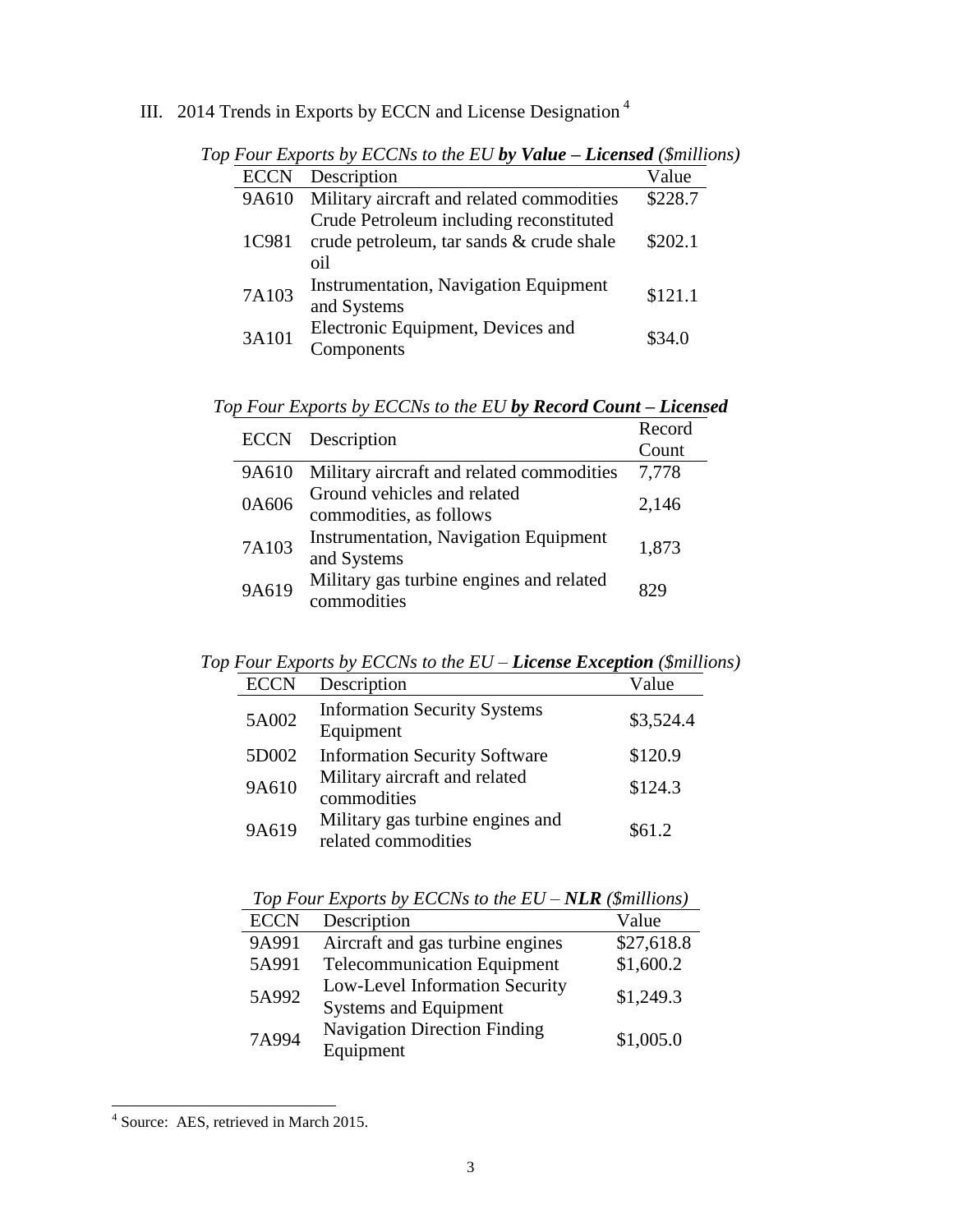IV. Analysis of U.S.-the EU Trade in Advanced Technology Products (ATP)<sup>5</sup>



# U.S. ATP Trade with the EU 2009-2014 **Smillions**

In 2014, U.S. ATP exports to the EU valued \$74.4 billion, an 8.0% (\$5.5 billion) increase from 2013; U.S. ATP imports from the EU were \$79.8 billion, a 7.3% (\$5.4 billion) increase; and the trade deficit was \$5.3 billion, a 2.2% (\$121.0 million) decrease.

In 2014, the largest categories of U.S. ATP exports to the EU were comprised of Aerospace at \$32.9 billion, 44.2% of the total ATP exports; Information and Communications at \$14.4 billion, 19.4% of the total; and Life Science at \$11.4 billion, 15.3% of the total.

Compared with 2013, there were increases of 56.0% in Biotechnology and 25.8% in Weapons exports. There were decreases of 8.3% in Life Science and 1.5% in Opto-Electronics exports.

In 2014, 26.9% (\$74.4 billion) of U.S. exports to the EU were considered ATP items. Of these, 0.6% required *a BIS license*.

Of the \$4.3 billion in U.S. *ATP exports subject to a BIS license requirement* to the EU in 2014, 90.4% were exported under a license exception.

 $\overline{a}$ 

<sup>&</sup>lt;sup>5</sup> Source: U.S. Census Bureau Trade Statistics, retrieved in March 2015.

Advanced Technology Products: about 500 of some 22,000 commodity classification codes contain products from a recognized high technology category (e.g., Biotechnology).